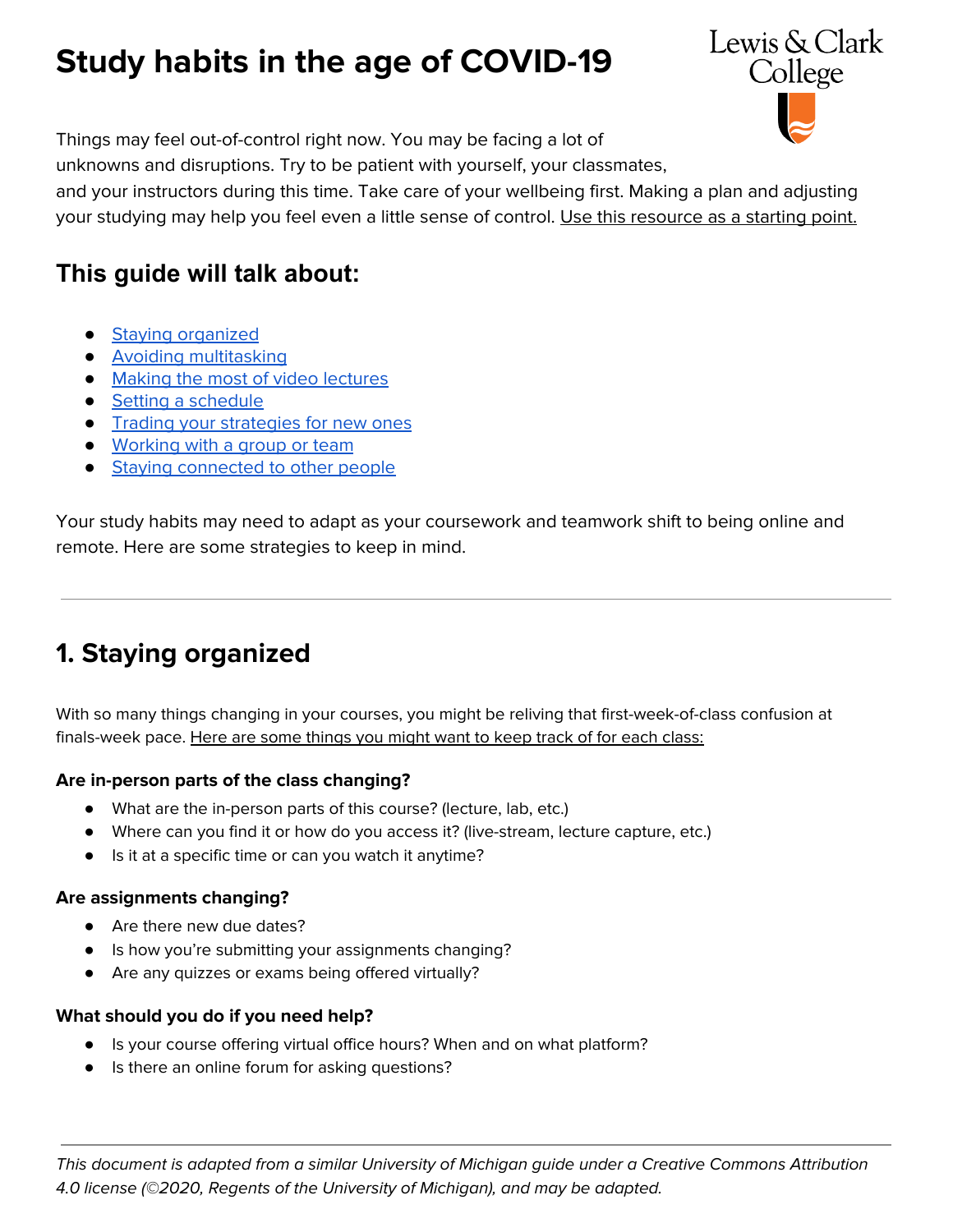#### **One example of a way you could keep track:**

|                 | <b>Class 1</b>                    | <b>Class 2</b>                          | <b>Class 3</b>                             |
|-----------------|-----------------------------------|-----------------------------------------|--------------------------------------------|
| important dates |                                   |                                         | Paper due Friday                           |
| big changes     | No lab<br>Live lecture            | Discussion optional<br>Recorded lecture | May do paper instead<br>of a group project |
| important links | Lecture link<br>Office hours link | Discussion link<br>Lecture link         | Group paper folder                         |

# <span id="page-1-0"></span>**2. Avoiding multitasking**

If you're doing more work on your own and your time is less structured, you might be more tempted to multitask. Many people think they can do multiple things at once. But [research](https://primo.lclark.edu/permalink/f/1v7iusn/TN_springer_jour10.3758/s13423-014-0713-3) shows us that only about 2% of the [population](https://primo.lclark.edu/permalink/f/1v7iusn/TN_springer_jour10.3758/s13423-014-0713-3) can multitask effectively. Even if you feel like you're multitasking, you're probably not; really, you're switching between tasks very quickly (some call this "microtasking").

#### **The downsides of multitasking and microtasking:**

- Assignments take longer. Each time you come back to an assignment (from Instagram for example), you have to get familiar with it, find your spot, remember what you were going to do next, etc.
- You're more likely to make mistakes. Distractions and switching between tasks tires out the brain.
- You'll remember less. When your brain is divided, you're less able to commit what you're learning to long-term memory (because it doesn't get encoded properly into your brain).

#### **What to do instead**

- When you need to study something important, consider the magic of monotasking.
- Focus on one thing at a time.
- Take breaks between tasks.
- Consider the "[pomodoro](https://francescocirillo.com/pages/pomodoro-technique) method" to help you focus for 25- or 50-minute periods and then reward yourself with 5- or 10-minute breaks.

### <span id="page-1-1"></span>**3. Making the most of video lectures**

- Stick to your instructor's schedule as much as you can. Staying on a schedule will help you have a feeling of normalcy and prevent you from falling way behind.
- Find out how to ask questions. Is there a chat feature? Is there a discussion forum?
- Close distracting tabs and apps. Humans are not as good at multitasking as they think! (See #2 above.)
- Continue to take notes as you would if you were there in person.
- Watch recordings at normal speed. Research shows that playback speed of 1.5x can lower your retention and can result in lower scores on assessments. Faster playback speeds are worse for complex, multi-step material (which most of your lectures probably are). Remember: this is all about 1.5x. There hasn't even been research on 2x playback speed, which is probably even worse.

This document is adapted from a similar University of Michigan guide under a Creative Commons Attribution 4.0 license (CC-BY 4.0, ©2020, Regents of the University of Michigan), and may be reused and adapted.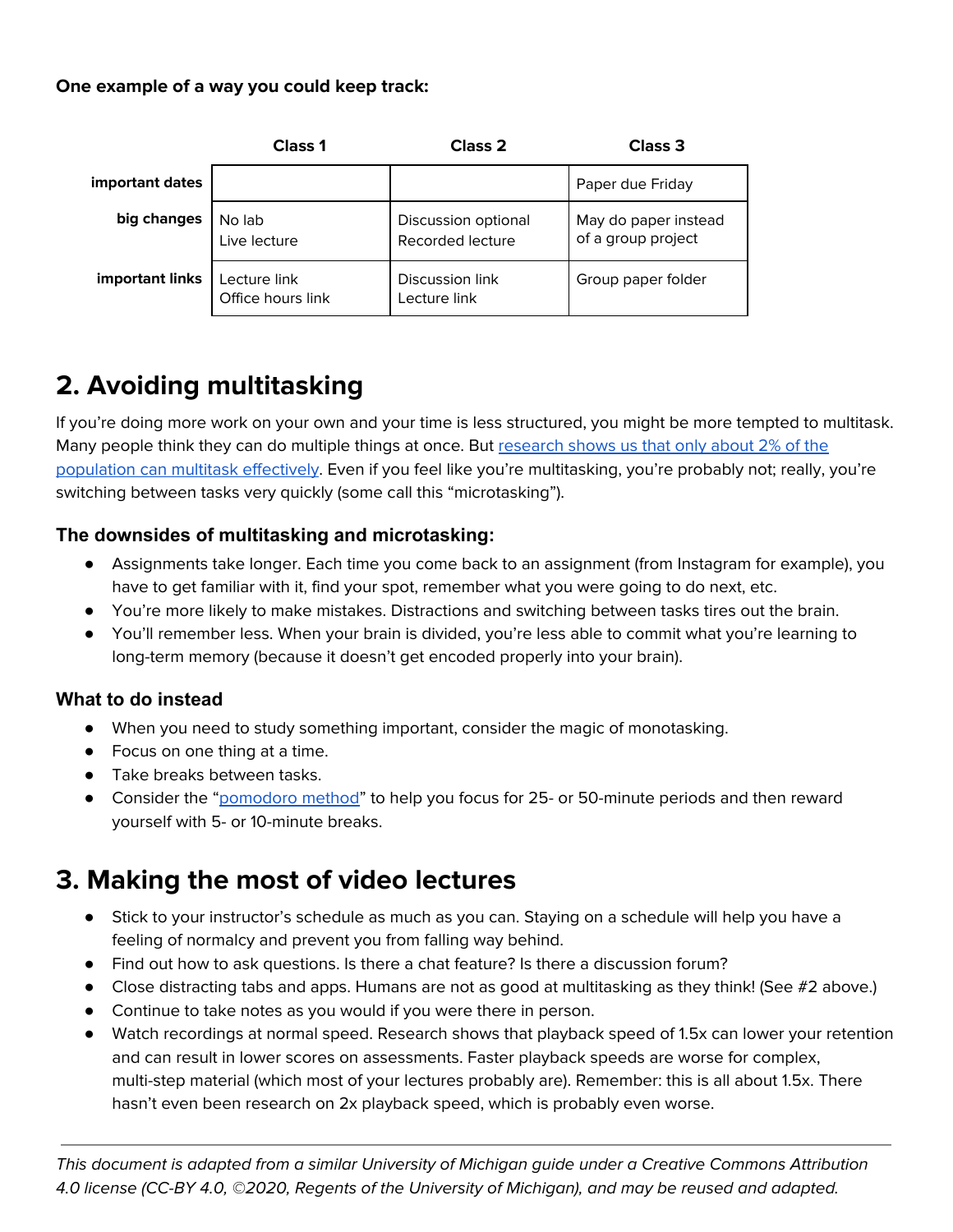# <span id="page-2-0"></span>**4. Setting a schedule**

As the situation unfolds, you may have fewer social commitments, group meetings, or work hours. Setting a schedule for yourself can help provide structure and keep you motivated. If you don't already keep a weekly or daily calendar, try something like the example below to organize your time. Include time for exercise and self-care.

Here's a template you might adapt to meet your own needs:

|         | <b>Scheduled Activity</b>    | <b>Course Tasks</b> | <b>Personal/Self-care</b>     |
|---------|------------------------------|---------------------|-------------------------------|
| 8 a.m.  |                              |                     | Shower, breakfast             |
| 9 a.m.  | Call in for remote lecture   |                     |                               |
| 10 a.m. |                              | Read chapter 3      |                               |
| 11a.m.  |                              |                     | Break: video call with friend |
| 12 p.m. |                              |                     | Lunch                         |
| 1 p.m.  |                              | Read chapter 4      |                               |
| 2 p.m.  | Recap lecture with classmate |                     |                               |

### <span id="page-2-1"></span>**5. Trading your strategies for new ones**

Your routines may have to adjust during this time. Look for ways to adapt your usual habits or form new ones. For example:

- If you usually study in a coffee shop or library, ask yourself what kind of environment helps you study. See if you can recreate that at home. Maybe it's studying in a chair, rather than on your bed or couch, or moving to a new spot when you change tasks. If you feel you need background noise, consider a white noise app.
- If you always study in groups, try a virtual or even phone-based study session with your group.
- If you thrive on tight timelines, but now have a more open schedule, think about how working with others or setting up a schedule can recreate that for you. When that gets hard, see if you can even do fifteen minutes at a time.

### <span id="page-2-2"></span>**6. Working with a group or team**

Remote collaboration will look a little different, but it is definitely possible.

● Try not to procrastinate. That group project may be out-of-sight, out-of-mind if you aren't seeing each other regularly. Resist the urge to put it off. Make small progress and stay in touch.

This document is adapted from a similar University of Michigan guide under a Creative Commons Attribution 4.0 license (CC-BY 4.0, ©2020, Regents of the University of Michigan), and may be reused and adapted.